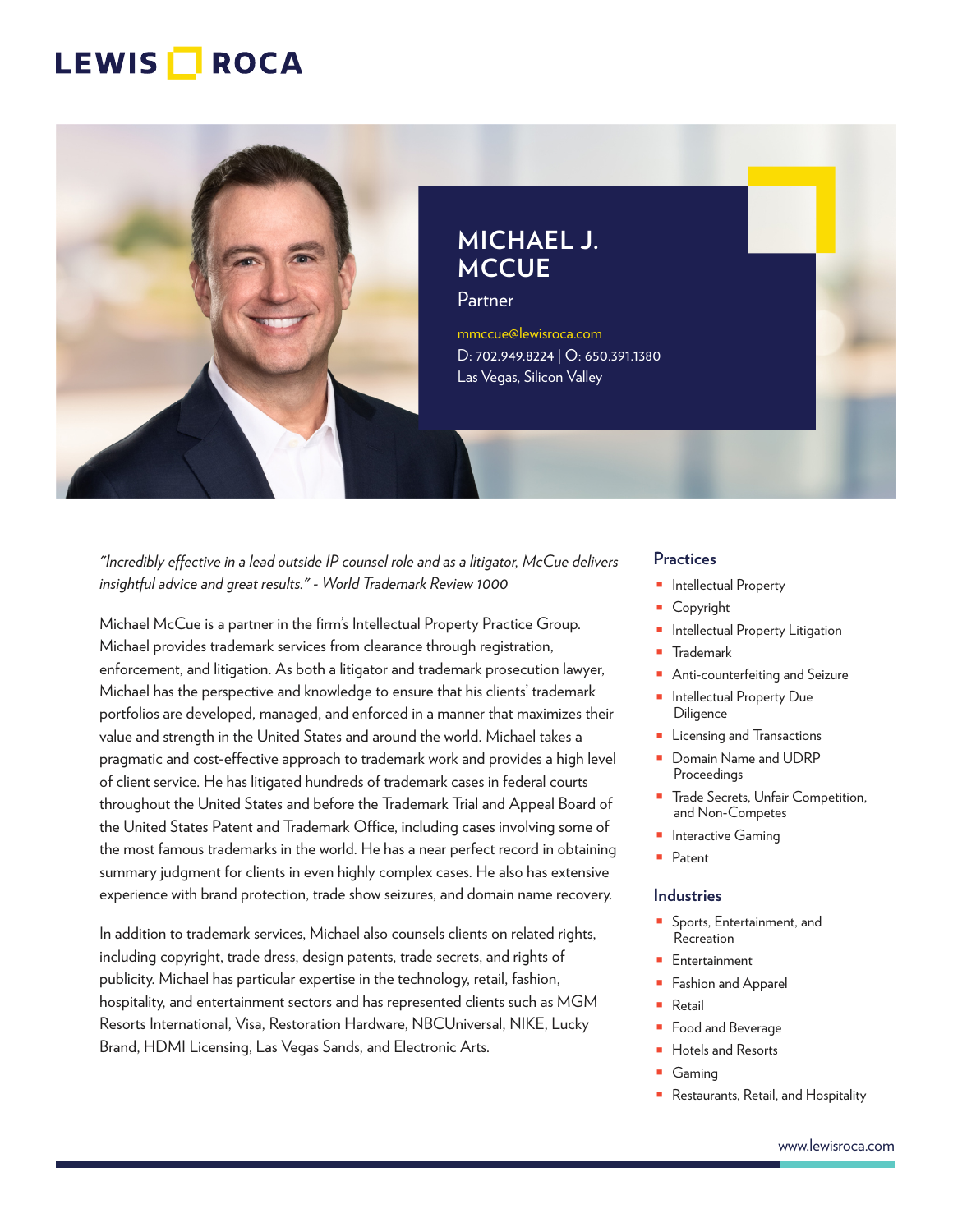**MICHAEL J. MCCUE**

■ Sports *"An extremely effective trademark and trade dress litigator" who "has handled numerous high-profile disputes." - World Trademark Review 1000*

*"For clearance, prosecution and enforcement, he adopts a keen, thoughtful and strategic approach. With a calm, confident demeanour, he is simultaneously assertive and amicable when dealing with opposing parties – a difficult balance to strike, but McCue does it brilliantly."*

*- World Trademark Review 1000*

## **Education**

- J.D., University of Virginia School of Law, *Virginia Law Review*, 1990
- B.A., University of Virginia, 1985

### **Bar Admissions**

- California, 2013
- Nevada, 1996
- Washington, D.C., 1991
- Virginia, 1990

### **Court Admissions**

- U.S. Supreme Court
- U.S. Court of Appeals, Federal Circuit
- U.S. Court of Appeals, Fourth Circuit
- U.S. Court of Appeals, Ninth Circuit
- U.S. District Court, District of Nevada
- U.S. District Court, Eastern District of Virginia
- U.S. District Court, District of Columbia
- U.S. District Court, Central District of California

### **Community**

- Federal Bar Association Nevada Chapter, President, 2005
- International Trademark Association, Designs Committee Member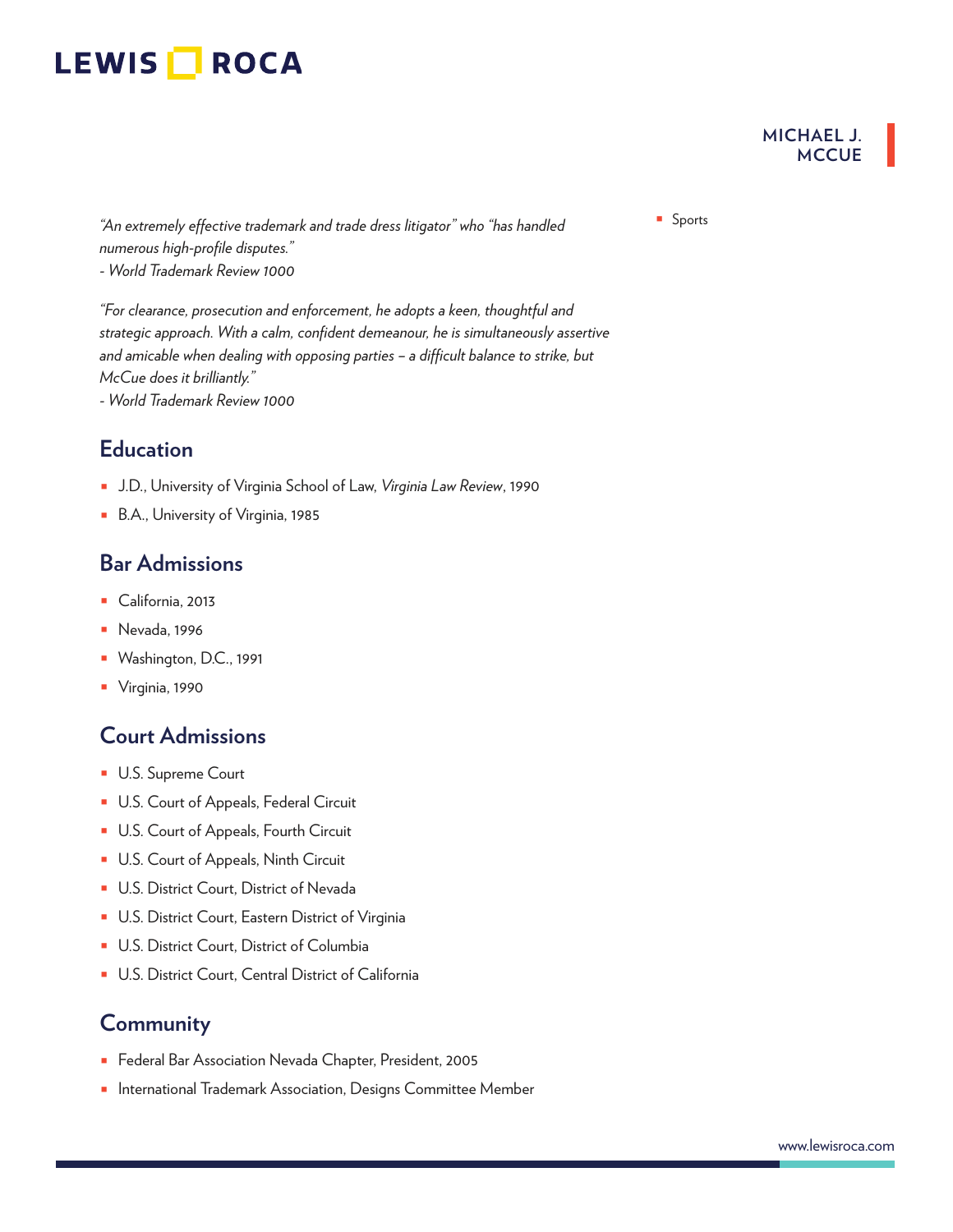#### **MICHAEL J. MCCUE**

■ Asian Bar Association of Las Vegas, Board of Directors

### **Representative Matters**

#### Trademark Cases – Federal Court

- Won summary judgment on nine claims in an action involving use of the VISA mark in marketing the co-branded Black Card credit card*. Black Card v. Visa*, 2:15-cv-00027 (D. Wy. 2017).
- Successful representation of Hungarian navigation software company in trademark, copyright and DMCA actions against multiple defendants, recovering millions of dollars in damages. *NNG v. Epsilon*, 2:16-06943-RSWL-JC (C.D. Cal. 2017) and *NNG v. AVA Enterprises dba Boss Audio*, No. 14-cv-00220-ODW (C.D. Cal. 2016).
- Successful representation of licensor of the HDMI mark against company accused of using HDMI mark without a license. *HDMI Licensing v. One Diamond Electronics*, No. 3:16-cv-879 (S.D.Cal. 2016)
- Obtained ex parte temporary restraining order during SEMA trade show in an action involving infringement of the TOYO mark for tires. *Toyo Tire and Rubber Co. v. Toyomoto (Beijing) International Trading Co*., 2:14-cv-1847 (D. Nev. 2014).
- Won summary judgment for NIKE in a trademark infringement action regarding alleged infringement of the BOOM YO! mark. *Tovey v. NIKE*, Civ. No. 1:12-cv-0448 (N.D. Ohio 2014).
- Prevailed in reversing district court's dismissal of trademark infringement action against out-of-state infringer based on lack of personal jurisdiction. *Bellagio v. Bellagio Shoes*, 12-16235 (9th Cir. 2014).
- Obtained *ex parte* seizure order for OtterBox during CES in action for trademark counterfeiting and design patent infringement involving iPhone cases. *Otter Products, LLC v. Anke Group Industrial Limited*, 2:13-cv-29 (D. Nev. 2013).
- Won summary judgment on a trademark infringement claim for Shaquille O'Neal in a case involving the SHAQTUS mark and character. *Mine O'Mine v. Calmese*, 2:10-CV-0043 (D. Nev. 2010), aff'd, 12-15915 (9th Cir. 2012).
- Represented Weyerhaeuser in trademark infringement action against Bosch Tools regarding use of the iLevel mark. *Weyerhaeuser v. Bosch Tool*, Civ. No. 2:2011cv01793 (D. Nev. 2011).
- Successful representation of Electronic Arts in a trademark dilution and infringement action against Energy Armor regarding use of EA mark. *Electronic Arts v. Energy Armor*, Civ. No. 3:2011cv04184 (N.D. Cal. 2011).
- Successful representation of G4, an NBCUniversal network, in a trademark infringement and cybersquatting action against a company using the XPLAY mark. *G4 Media, LLC v. XPlay Links*, 2011 WL 1770535 (D. Nev. 2011).
- Prevailed on a trademark dilution claim for Visa International against a company that adopted and used the eVISA mark. *JSL Corp. v. Visa International Service Association*, 610 F.3d 1088 (9th Cir. 2010).
- Prevailed on trademark infringement claim for MGM against fraudulent online gaming sites operated out of China, Hong Kong, and Taiwan. *MGM MIRAGE v. Lei*, 2:10-CV-0074 (D. Nev. 2010).
- Successful representation of E! Entertainment in a trademark infringement dispute involving the DALLAS DIVAS AND DAUGHTERS mark. *E! Entertainment Television v. Savid Management*, 2:10-CV-219 (C.D. Cal. 2010).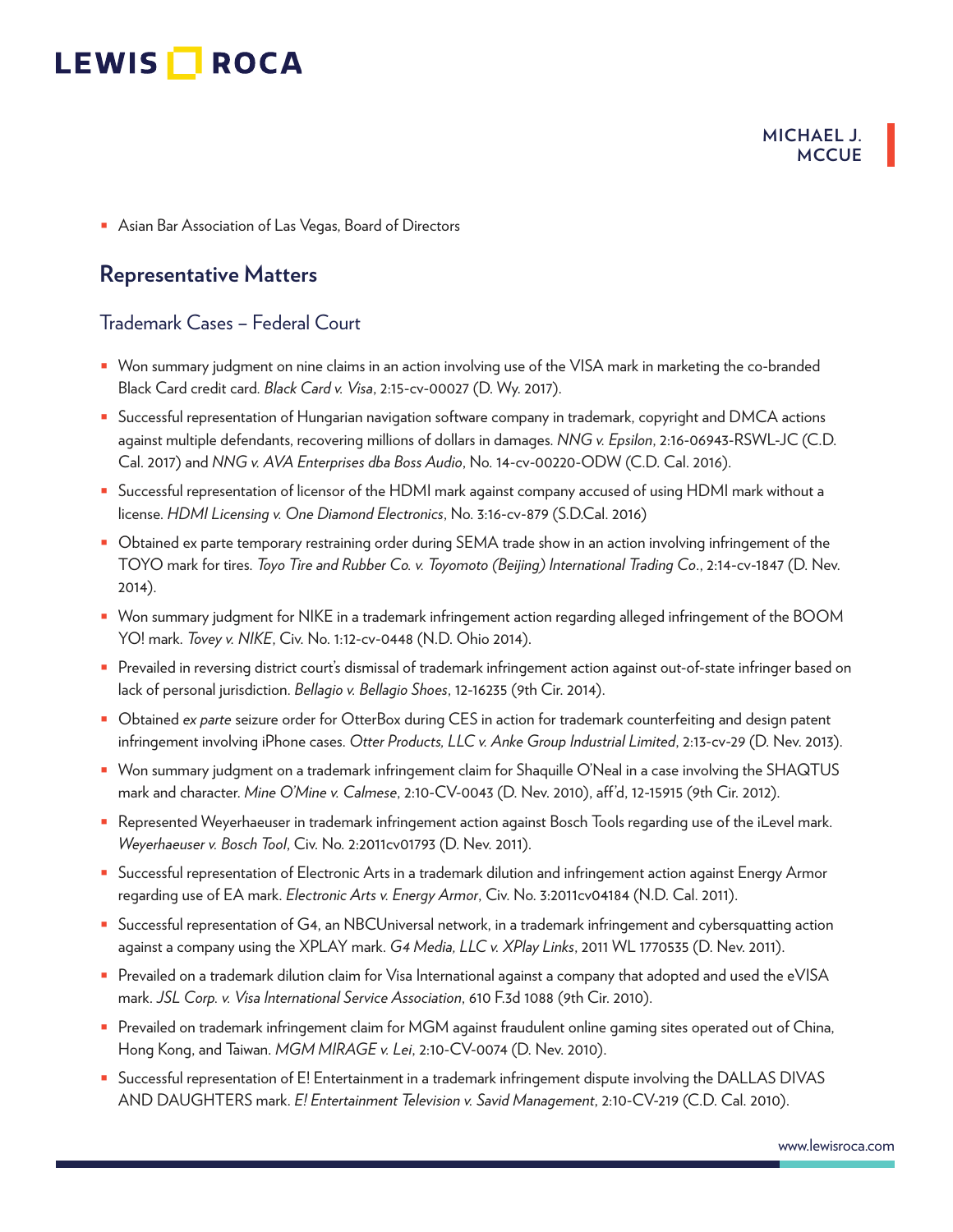- Successful representation of Visa in trademark dispute involving CHOOSE YOUR OWN ADVENTURE mark. *Visa U.S.A., Inc. v. Chooseco, LLC*, CV-09-5559 (N.D. Cal. 2009).
- Successful representation of Vegas.com in trademark infringement action and companion antitrust action. *Tix Corp. v. Vegas.com, LLC* (C.D. Cal. 2010).
- Successful representation of homebuilder against competitor's use of SMART-formative marks. *Pardee Homes USA Inc. v. Beazer Homes Holding Corp.,* 2009 WL 1811836 (D. Nev. 2009).
- Successful representation of owner of the MONTE CARLO Resort and Casino in trademark infringement action filed by the owner of the Casino de Monte-Carlo in Monaco regarding the use of the MONTE CARLO mark for hotel and casino services. *Société Des Bains De Mer Et Du Cercle Des Etrangers À Monaco v. MGM MIRAGE*, 08- CV-03157 (S.D.N.Y. 2008).
- Successful representation of Nav N Go, a Hungarian navigation software company, in a trademark infringement action regarding the NAV N GO and NAVIGON marks. *Nav N Go Kft v. Navigon Inc.,* 1:08-cv-2135 (N.D. Ill. 2008).
- Won summary judgment in favor of NIKE in a trademark infringement action by the owner of the "PROVE IT" mark. *Calmese v. NIKE, Inc.,* 2:06-cv-1959 (D. Ariz. 2008).
- Successful representation of publisher of *LOS ANGELES CONFIDENTIAL* magazine in a trademark infringement action by the owner of LA CONFIDENTIAL mark. *Caplin v. Los Angeles Confidential Media, LLC*, 2:07-cv-7842 (C. D. Cal. 2007).
- Prevailed in opposing preliminary injunction and in obtaining transfer for lack of jurisdiction in trademark infringement action against Mandalay Bay and world-renown chef Michael Mina involving use of the STRIPSTEAK mark. *Glazier Group v. Mandalay Corp.*, 2007 WL 2021762 (S.D. Tex. 2007).
- Successful representation of Andre Agassi's company in right of publicity and trademark infringement action against Target arising from Target's use of the AGASSI name on footwear. *Agassi Enterprises, Inc. v. Target Corporation*, 2007 WL 4441195 (D. Nev. 2007).
- Successful representation of David Cassidy and DRDC Entertainment in trademark disputes and transactions regarding THE RAT PACK IS BACK! mark. *DRDC v. TRP Entertainment,* 2:05-cv-873 (D. Nev. 2005).
- Obtained summary judgment in favor of Cirque Productions on genericness of the term "cirque" in an action brought by Cirque du Soleil. *Dream Merchant v. Cirque Productions, Inc.* (D. Nev. 2003).
- Won maximum statutory damages and lawyers' fees against cybersquatter. *Mirage Resorts, Inc. v. Cybercom Productions*, 228 F. Supp. 2d 1141 (D. Nev. 2002).
- Won summary judgment for trademark dilution in favor of several major resort hotel casinos. *Mirage Resorts, Inc. v. Stirpe*, 152 F. Supp.2d 1208 (D. Nev. 2000).
- Won summary judgment for trademark infringement in favor of Houdini's Magic against Hardeen Houdini, an alleged descendant of Harry Houdini. *Houdini's Magic, Inc. v. Hardeen Houdini* (D. Nev. 1998).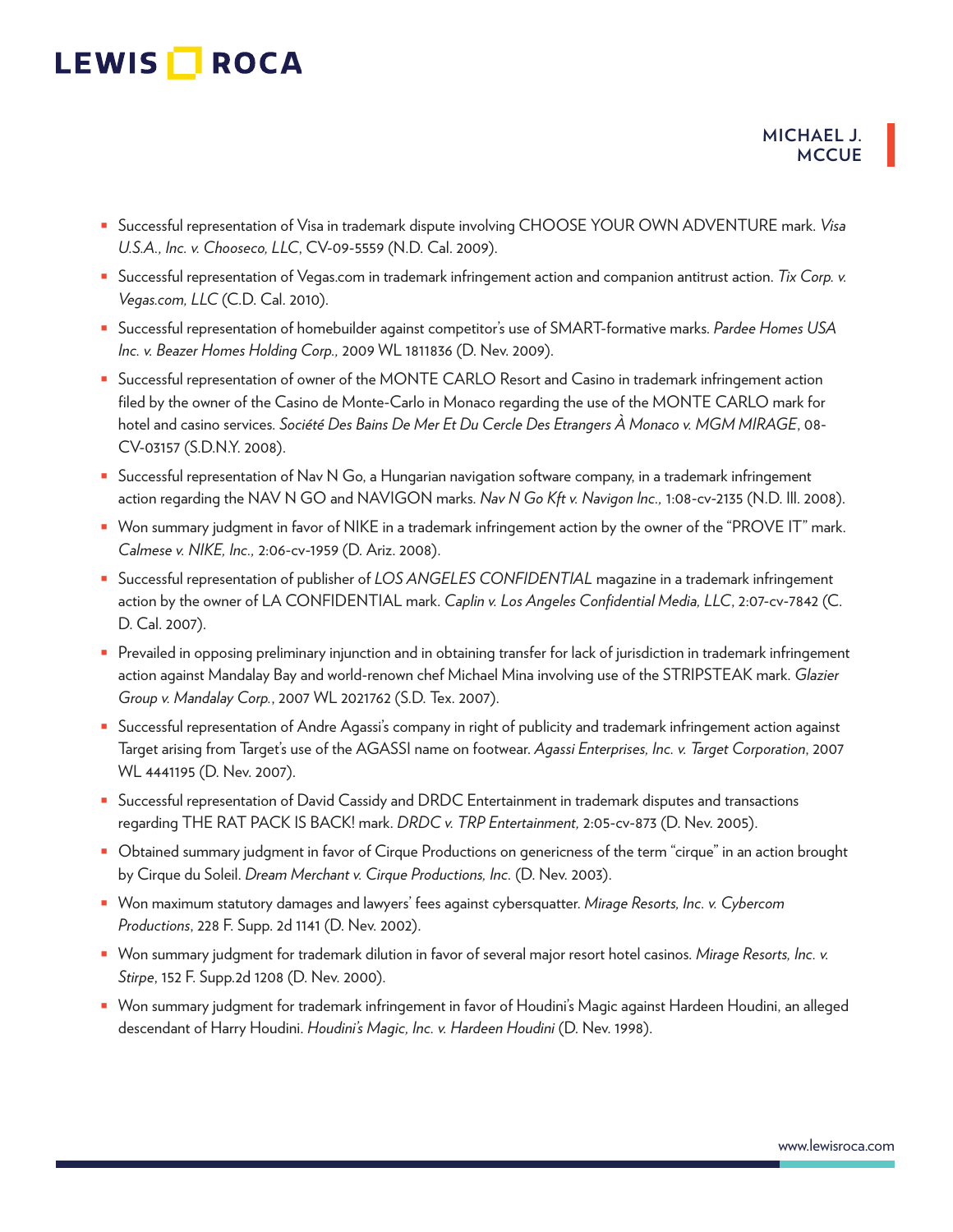#### **MICHAEL J. MCCUE**

### Trademark Cases – Trademark Trial and Appeal Board

■ Counsel in more than 100 opposition and cancellation proceedings in the TTAB, including for Visa, NBCUniversal/E! Entertainment, Nant, Electronic Arts, Restoration Hardware, MGM Resorts International, and Las Vegas Sands.

### Cybersquatting Cases – Federal Court and UDRP

■ Counsel in numerous cybersquatting cases resulting in recovery of hundreds of domain names for clients, including MGM, Visa, Las Vegas Sands.

#### Copyright Cases

- Representing leading navigation software company in a copyright infringement and DMCA action against seller of navigation devices. *NNG v. Epsilon*, 2:2014-cv-00220 (C.D. Cal. 2014).
- Representing MGM Grand in copyright action involving alleged infringement of copyrights in photographs. *Erickson v. MGM Grand*, 1:2013cv00564 (S.D.N.Y. 2013).
- Represented CityCenter in copyright action involving a dispute over copyrights in wall coverings. *CityCenter Land, LLC v. Stacy Garcia*, 2011 WL 3654745 (D. Nev. 2011).
- Successful representation of MGM in copyright action involving carpet design. *Soroush v. MGM MIRAGE*, 8:08 cv-02579-PJM (D. Md. 2008).
- Obtained dismissal of copyright action against NBCUniversal, Full Tilt Poker, and Poker PROductions in copyright infringement action involving television show concept. *McSmith v. NBCUniversal*, 2:10–cv–00870 (D. Nev. 2011).
- Won summary judgment in favor of Biotech Pharmacy and Biodose LLC in a copyright infringement and DMCA action filed by Cardinal Health involving software. *Cardinal Health v. Biodose LLC,* 2:03-cv-472 (D. Nev. 2006).
- Won reversal of an order denying a motion to preliminarily enjoin use of copyrighted architectural plans where a builder exceeded the scope of a copyright license. *LGS Architects v. Concordia Homes of Nevada*, 434 F.3d 1150 (9th Cir. 2006).
- Won summary judgment in a landmark case holding that scanning a copyrighted work for the purpose of creating a derivative work constitutes copyright infringement. *Tiffany Design. v. Reno-Tahoe Specialty Inc*., 55 F. Supp. 2d 1113 (D. Nev. 1999).

#### Patent Cases - Federal Court and ITC

- Counsel for Lucky Brand in ITC action involving alleged patent infringement by denim retailers. *In the Matter of Certain Laser-Abraded Denim Garments*, ITC (2014).
- Representing Wal-Mart in a patent infringement case. *Acorne Enterprises, LLC v. Bed Bath & Beyond, et al,* 2:12-cv-3:12-cv-00602 (D. Nev. 2012).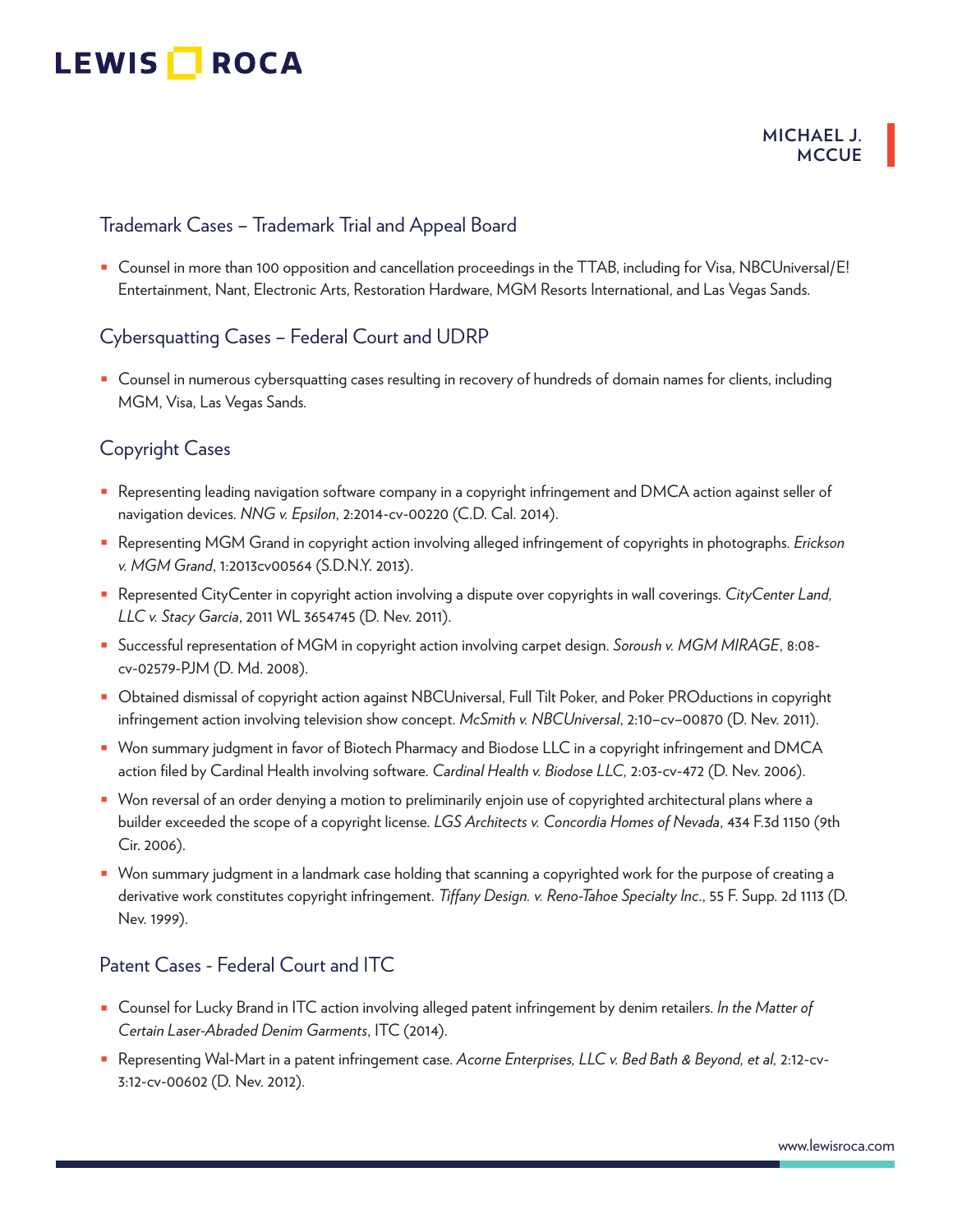- Obtained TROs and seizure orders in action involving infringing designs of athletic footwear during the World Shoe Association trade show. *NIKE, Inc. et al v. QiLoo International Limited*, 2:12-cv-00223 (D. Nev. 2012); *NIKE, Inc. v. Romeo & Juliette, Inc*., 2:06-cv-00323 (D. Nev. 2007); *Nike, Inc. v. Meitac Intl. Enter. Co. Ltd*., 2:06-cv-01389 (D. Nev. 2007); *Nike, Inc. v. Air-Max Import & Export, Inc*., 2:06-cv-00169 (D. Nev. 2006).
- Successful defense of infringement action involving virtual call center patent. *Alto Ventures, Inc. v. Convergys Corp.*, 2:11-cv-01433 (D. Nev. 2012).
- Obtained TRO and preliminary injunction against company infringing utility patents for furniture. *Lifetime Products, Inc. v. Ningbo Wanxiang Plastics Products Co., Ltd*., 2:10-cv-01166 (D. Nev. 2010).
- Won summary judgment based on sale bar and failure to disclose co-inventor in a patent infringement action. *Ericson Group, Inc. v. Digital Sports Graphics, Inc.,* 2007 WL 2891928 (D. Nev. 2007).
- Successful defense against TRO and preliminary injunction based on alleged design patent infringement during the World Shoe Association trade show. *Calzados Anatomicos Calana, S.L. v. Helle Comfort, Inc*., 2:06-cv-00172 (D. Nev. 2007).
- Successful defense against alleged infringement of patent for method and system for interactively transmitting multimedia information over a network with reduced bandwidth.*1st Technology LLC v. IQ-Ludorum, PLC*, 2:06 cv-00934 (D. Nev. 2007); *1st Technology LLC v. IQ-Ludorum, PLC*, 2:06-cv-00323 (D. Nev. 2007).
- Obtained preliminary injunction and final consent judgment against companies selling leisure furniture that infringed Agio's design patents. *Agio International Company, Ltd. v. Bond Manufacturing Company*, 2:04-cv-01373 (D. Nev. 2004); *Agio International Company, Ltd. v. Gracious Living Industries*, 2:05-cv-927 D. Nev. 2006).
- Local counsel for Bayer and Spectrum Pharmaceuticals in ANDA cases. *Bayer Healthcare Pharmaceuticals Inc. v. Watson Pharmaceuticals, Inc*., 2:08-cv-00995 (D. Nev. 2012); *Bayer Schering Pharma AG et al v. Sandoz, Inc*., 2:09 cv-00802 (D. Nev. 2012); *Spectrum Pharmaceuticals v. Sandoz, 2:12-cv-111 (D. Nev. 2012).*

### Trade Secrets Cases

■ Won temporary restraining orders and/or preliminary injunctions in five separate actions involving non-competition covenants and misappropriation of trade secrets in favor of an international specialized staffing company in cases in Arizona, Nevada, New Mexico, and Washington.

#### Rights of Publicity

■ Represented clients in defending rights of publicity claims involving use of names and photographs in advertising, décor, and merchandise.

#### Transactions/Counseling

■ Trademarks/copyrights: U.S.-based and international counseling, clearance, prosecution, enforcement, audits, licenses, co-existence agreements, assignments, independent contractor agreements, employee agreements, due diligence,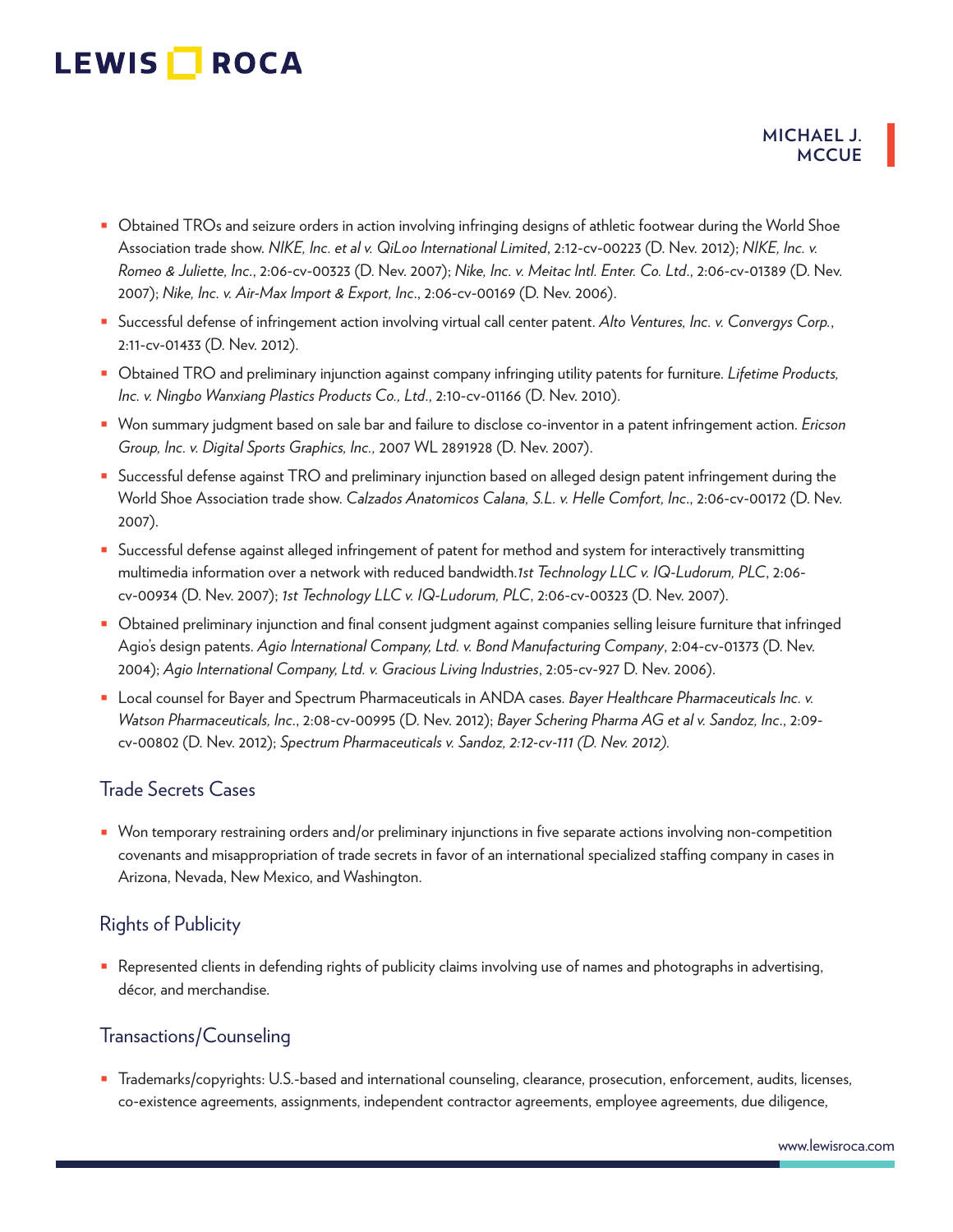#### **MICHAEL J. MCCUE**

and style guides.

■ Patent/trade secrets: U.S.-based and international counseling, enforcement, licenses, assignments, employee agreements, and due diligence.

### **Honors & Recognitions**

- *Nevada Business Magazine*, Southern Nevada's Top Ranked Attorneys, 2022
- The Best Lawyers in America, Woodward/White, Aiken, S.C., Copyright Law, Trademark Law, and Patent and Trademark Litigation, 2013-2022
- World Trademark Review, WTR 1000, The World's Leading Trademark Professionals, 2018-2022
- The Best Lawyers in America Lawyer of the Year, Copyright Law, Trademark Law, and Patent and Trademark Litigation, 2013-2021
- Managing Intellectual Property, IP Star (Nevada), 2014-2022
- Vegas Inc., Top Lawyers, Intellectual Property, 2021
- Mountain States Super Lawyers, 2012 in Business, Intellectual Property Litigation, 2010-2020
- The Best Lawyers in America Lawyer of the Year, Copyright Law, 2019
- The Best Lawyers in America Lawyer of the Year, Trademark Law, 2017
- Client Choice Award, 2015
- Who's Who Legal USA, Trademark work
- Trademark Insider, Ranked, Trademark filings
- Nevada Business Magazine, 2013 "Southern Nevada Best," 2012 "Top 150," 2011 "Top 100," Legal Elite, 2011- 2013
- Martindale-Hubbell, "AV/Preeminent Attorney" rating
- Martindale.com, "Top 10", Trademark case volume
- CSC Trademark Insider, "Top 50 Trademark Attorney," 2008

#### **News**

- Lewis Roca Partners Recognized as IP Stars 2022 Honors & Recognitions | 06/9/2022
- Lewis Roca Lawyers Named in 2022 World Trademark Review (WTR) 1000 Directory Honors & Recognitions | 03/3/2022
- Lewis Roca Lawyers Named to 2022 *Best Lawyers* List Honors & Recognitions | 08/19/2021
- Lewis Roca Lawyers Recognized as IP STARS 2021 Honors & Recognitions | 06/17/2021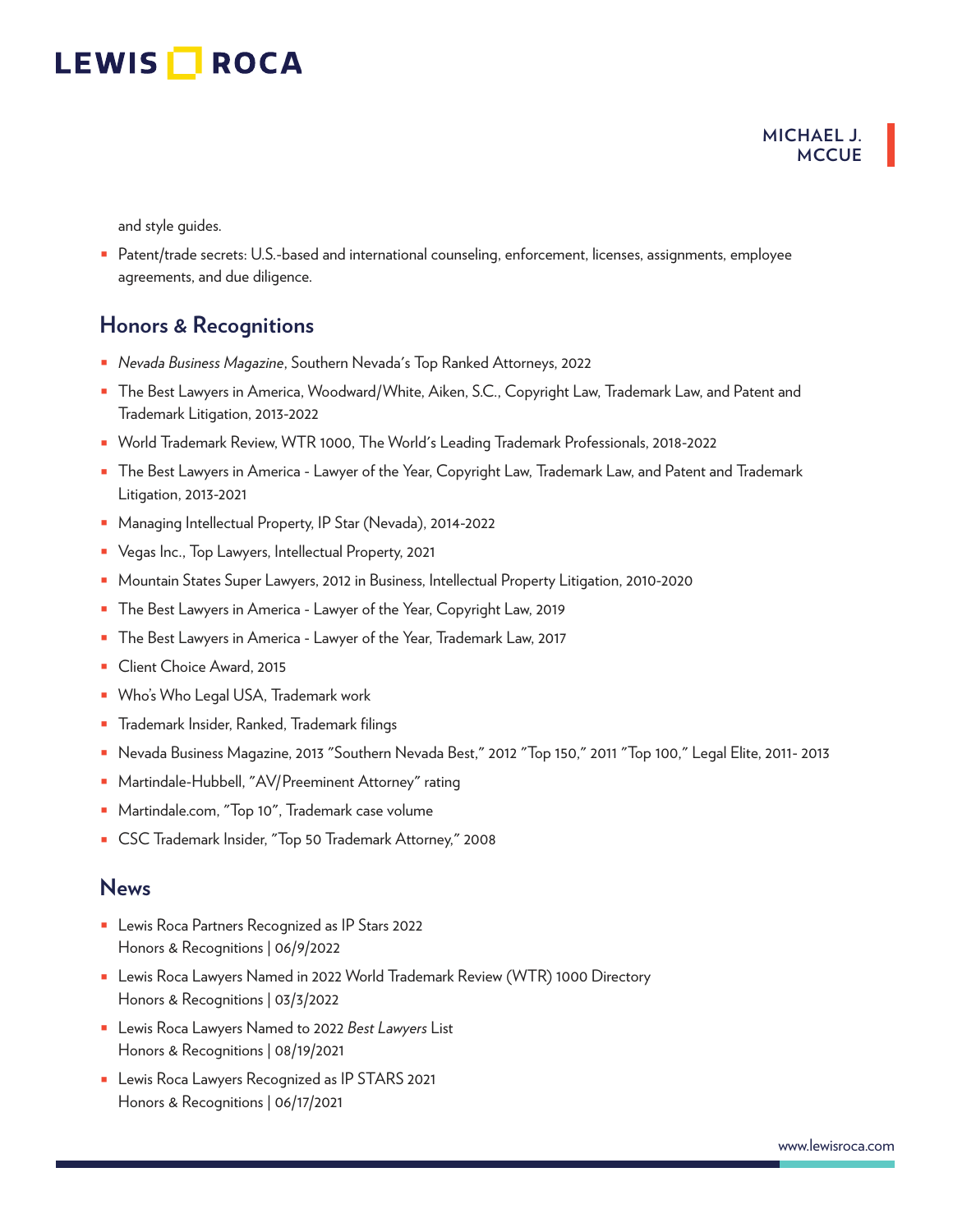#### **MICHAEL J. MCCUE**

- Lewis Roca Lawyers Named in 2021 WTR 1000 Directory Press Release | 02/17/2021
- Lewis Roca Lawyers Recognized as The Best Lawyers in America© 2021 Press Release | 08/20/2020
- Two Lewis Roca Lawyers Named IP STARS 2020 Honors & Recognitions | 06/18/2020
- Lewis Roca Lawyers Recognized as 2020 Mountain States Super Lawyers® and Mountain States Rising Stars® Press Release | 06/15/2020
- Lewis Roca Rothgerber Christie Recognized in 2020 WTR 1000 Directory Honors & Recognitions | 02/13/2020
- Lewis Roca Lawyers Recognized as The Best Lawyers in America© 2020 Press Release | 08/15/2019
- Lewis Roca Rothgerber Christie Attorneys Recognized as 2019 Mountain States Lawyers® and Mountain States Rising Stars®

Honors & Recognitions | 05/31/2019

- Lewis Roca Rothgerber Christie Lawyers Named IP STARS 2019 Honors & Recognitions | 05/20/2019
- Lewis Roca Rothgerber Christie Lawyers Recognized by 2019 WTR 1000 Directory Honors & Recognitions | 01/15/2019
- Lewis Roca Lawyers Recognized as The Best Lawyers in America© 2019 Press Release | 08/15/2018
- Lewis Roca Rothgerber Christie Lawyers Recognized as 2018 Mountain States Super Lawyers® and Mountain States Rising Stars®
	- Honors & Recognitions | 06/11/2018
- Lewis Roca Rothgerber Christie Attorneys Named IP STARS 2018 Lewis Roca Rothgerber Christie LLP announced five attorneys have been named IP STARS 2018 Honors & Recognitions | 05/21/2018
- Four Lewis Roca Rothgerber Christie Attorneys Named to 2018 World Trademark Review's "WTR 1000" Directory Directory focuses exclusively on trademark practices and practitioners, identifying the trademark industry's leading practitioners in 72 jurisdictions around the world Press Release | 02/23/2018
- Partners Honored as Lawyer of the Year by Best Lawyers 85 Lewis Roca Rothgerber Christie attorneys in The Best Lawyers in America 2018 Press Release | 08/15/2017
- Lewis Roca Rothgerber Christie Attorneys Named in 'Best Lawyers' 11 partners also honored as 'Lawyer of the Year' in The Best Lawyers in America® 2017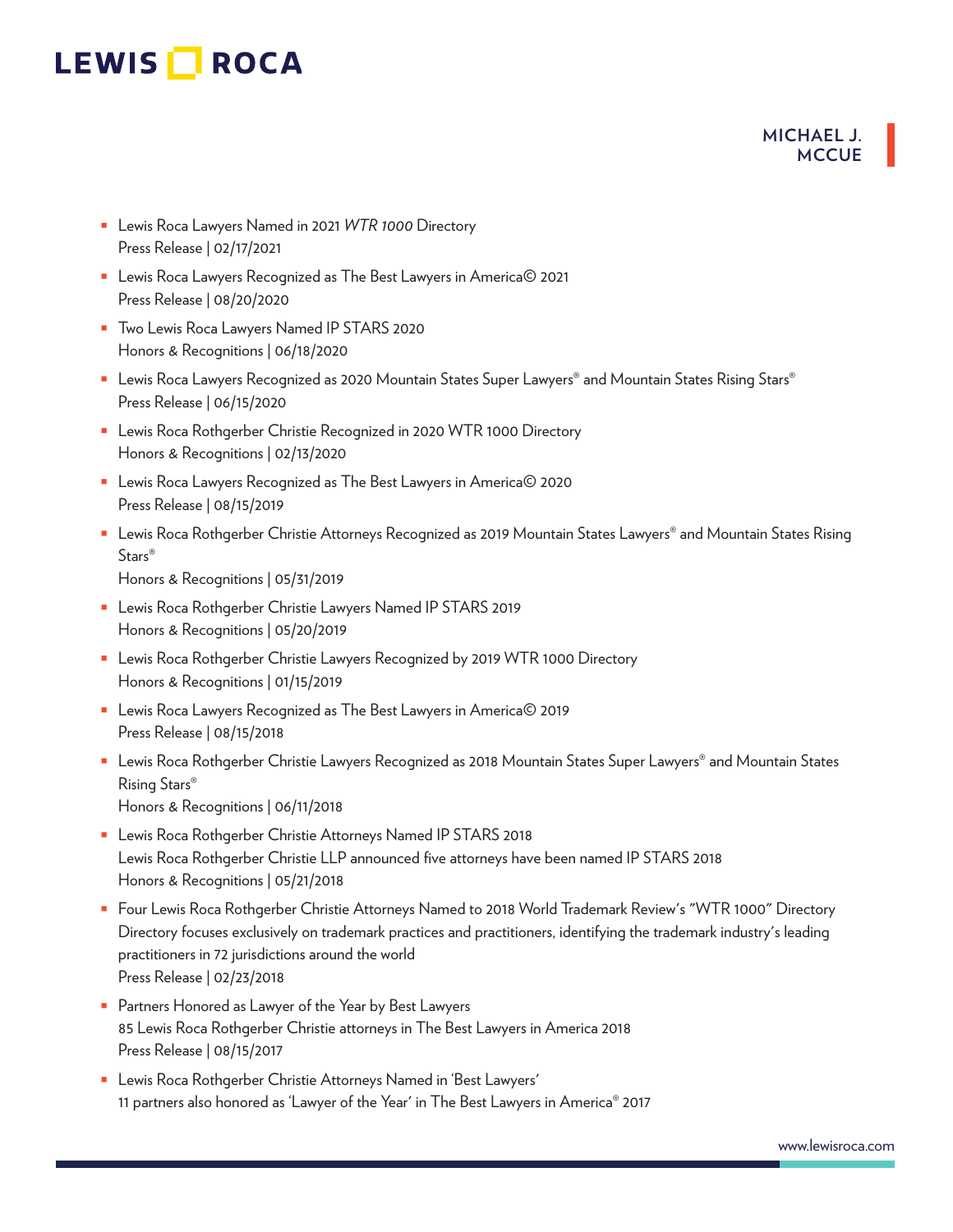#### **MICHAEL J. MCCUE**

Honors & Recognitions | 08/15/2016

■ Twenty-Three Lewis Roca Rothgerber Christie Attorneys Named Mountain States Super Lawyers Annual listings reflect peer recognition and professional achievement Honors & Recognitions | 06/14/2016

### **Publications**

- An Intellectual Property World Defining and Protecting Rights Quoted, Nevada Business Magazine, 01/1/2022
- U.S. Law Applies to Trademark Infringement by Foreign Companies in Foreign Countries Author, *International Trademark Association (INTA) Bulletin*, 12/8/2021
- TTAB's Rare Cancellation of a Registration Based on Fraud Author, *International Trademark Association (INTA) Bulletin*, 10/13/2021
- Trademark Procedures and Strategies: United States Co-Author, *World Trademark Review Yearbook 2021/2022*, 07/29/2021
- Trademark Modernization Act Makes Injunctions Easier Co-Author, *International Trademark Association (INTA) Bulletin*, 02/10/2021
- New Guidelines for Generic.com Terms Author, *International Trademark Association (INTA) Bulletin*, 01/6/2021
- Willful Trademark Infringement Not Required Author, *International Trademark Association (INTA) Bulletin*, 05/15/2020
- When Will I be Famous?: Protecting Well-Known Foreign Marks in the United States Co-Author, *World Trademark Review*, 04/3/2020
- Trademark Procedures and Strategies: United States Co-Author, *World Trademark Review Yearbook 2020/2021*, 03/17/2020
- Protecting Your Intellectual Property Quoted, *Nevada Business*, 04/1/2019
- Choose Your Weapon: Litigating Trademarks US-Style Author, *World Trademark Review*, 10/29/2018
- Trademark Procedures and Strategies: United States Co-Author, *World Trademark Review Yearbook*, 09/11/2018
- Data Protection: WHOIS Ready to Enforce Your Trademarks? Co-Author, *World Trademark Review Online Brand Enforcement*, 02/23/2018
- Counterfeiting is Growing at an Astounding Rate Co-Author, *INTA Bulletin*, 2017-03-01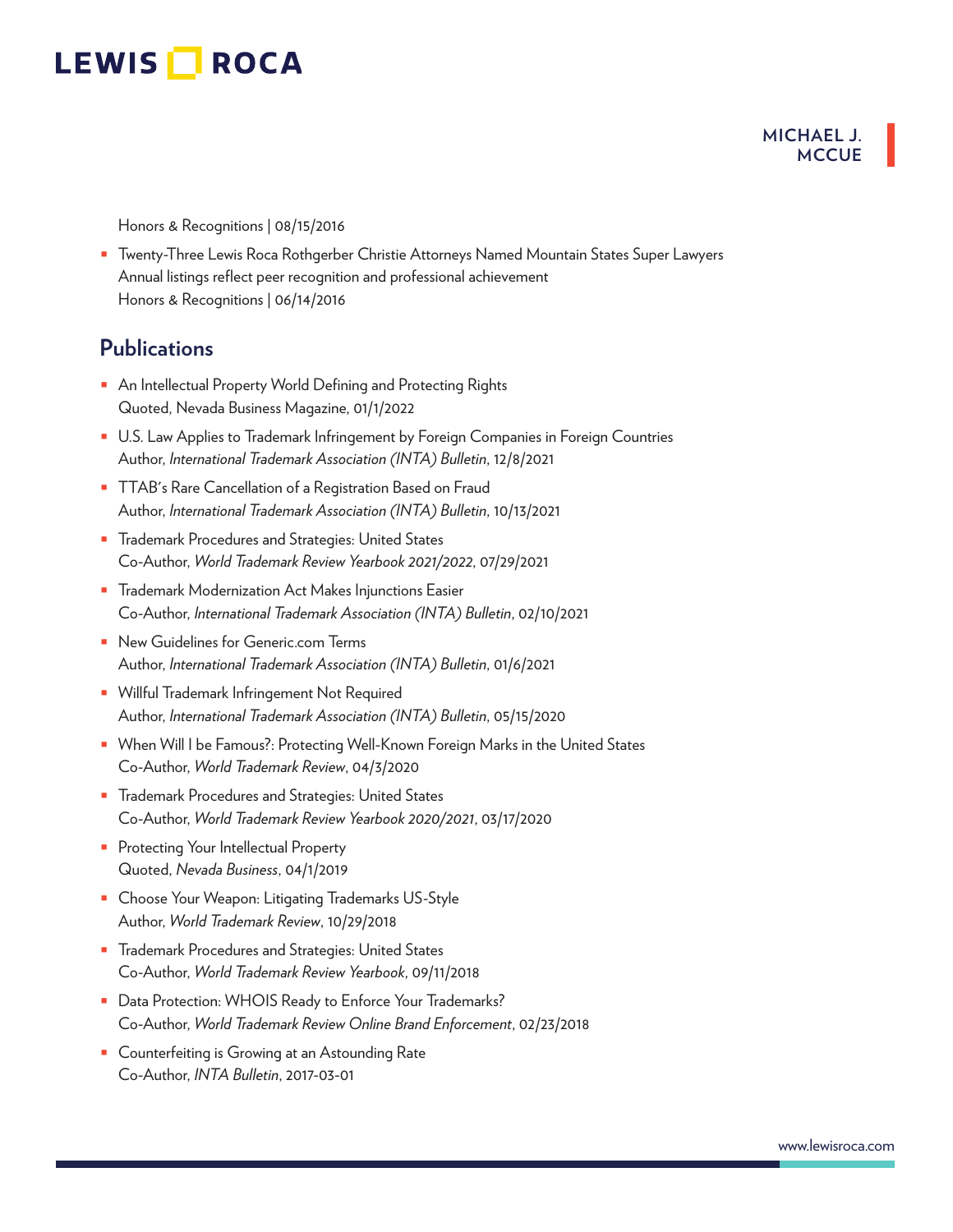#### **MICHAEL J. MCCUE**

- Alternative Strategies for Fighting Counterfeits Online Author, *World Trademark Review*, 2017-02-01
- US Trademark Law Chapter Co-Author, *World Trademark Review Yearbook*, 12/1/2016
- United States: Trademark Dilution and Clearance Author, *World Trademark Review*, 2016-11-01
- URS versus UDRP Proceedings Choosing the Right Forum Co-Author, *World Trademark Review Online Brand Enforcement*, 02/1/2016

## **Blog Posts**

■ Protecting Your Intellectual Property – Law Practices Booming *Lewis Roca Blog*, 04/1/2019

### **Events**

- Speaker, "Trade Shows: IP Rights Enforcement in the U.S. and Internationally," IP Chat Channel, November 2018
- Panelist, "Intellectual Property Rights Enforcement at Trade Shows," UNLV William S. Boyd School of Law International Perspectives and Best Practices Conference, October 2018
- Speaker, "Ambush Marketing," International Trademark Association, Annual Meeting, May 2016
- Speaker, "The State of the US Legal Market," Legal Week Global Independent Law Firms Forum, March 2013
- Speaker, "Trademark Litigation: A 2013 Update," The Knowledge Congress Live Webcast Series*,* March 2013
- Speaker, "Top 10 Legal Mistakes Made in Advertising and Marketing," American Marketing Association, September 2011
- Speaker, "Intellectual Property Law for General Practitioners," Nevada State Bar, June 2011
- Speaker, "The Law of Advertising on the Internet," Association of Corporate Counsel, March 2011
- Panelist, "The American dimension how independent law firms can best approach the US market," Legal Week Independent Law Firms Forum, March 2011
- Speaker, "The Law of Intellectual Property," Training Seminars, 2011
- Speaker, "Using Copyrights in the Battle Against Counterfeiting," International Anti-counterfeiting Coalition Annual Meeting, November 2010
- Speaker, "Intellectual Property Issues Faced by Chinese Companies at U.S. Trade Shows," China Council for the Promotion of International Trade, December 2009
- Speaker, "Secondary Liability for Trademark and Copyright Infringement," Utah Cyber Symposium, September 2009
- Speaker, "Marketing and Advertising: Doing Business on the Internet," iTech Law Conference, May 2009